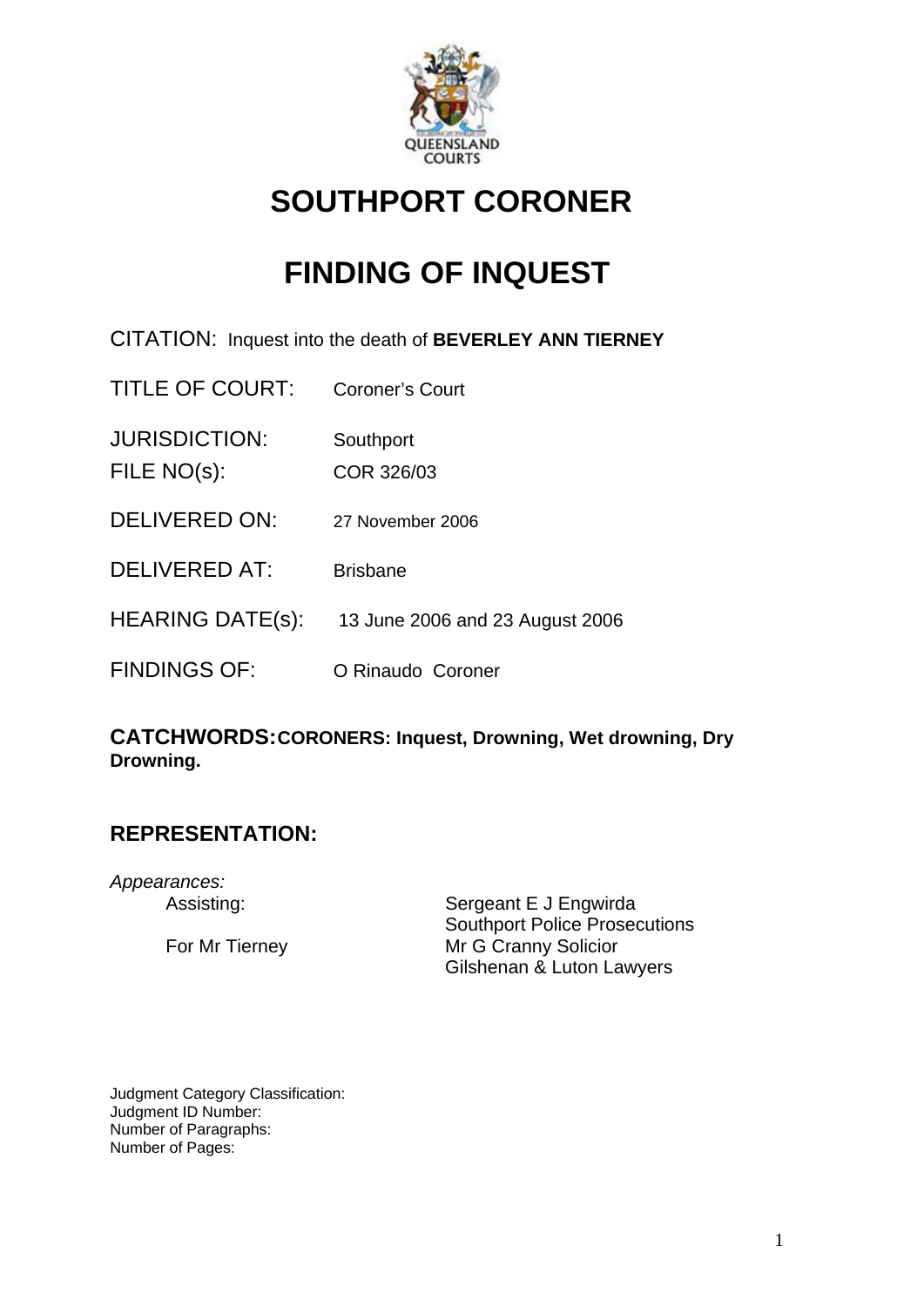#### CORONERS FINDINGS

This is the inquest into the death and circumstances of death of **Beverley Ann Tierney.** 

As the deceased died on 15 October 2004, I must deliver my findings pursuant to the provisions of the *Coroners Act 2003,* which came into force on 1 December 2003 and applies to all reportable deaths<sup>1</sup> after that date. I do so, reserving the right to revise these reasons should the need or if the necessity arises.

The purpose of this inquest, is to establish, as far as practicable<sup>2</sup> –

Who the deceased person is; and How the person died; and When the person died; and Where the person died; and What caused the person to die.

A coroner must not include in the findings any statement that a person is or may be guilty of an offence or civilly liable for something<sup>3</sup>.

A coroner may comment on anything connected with a death investigated that relates to public safety or the administration of justice or ways to prevent deaths from happening in similar circumstances in the future $4$ 

A coroner is not bound by the rules of evidence but may inform him/herself in any way considered appropriate<sup>5</sup>. However, the coroner must have regard to the rules of Natural Justice and Procedural Fairness. The Coroner may direct a

<sup>&</sup>lt;sup>1</sup> Coroners Act 2003, section 7, as to duty to report, and section 8, as to definition of reportable death.

 $2^2$  Coroners Act 2003, section 45(2)

<sup>&</sup>lt;sup>3</sup> Coroners Act 2003, section 45(5); See also R V Shan Eve Tennent; Ex parte Jager – BC200003284

<sup>4</sup> Coroners Act 2003, section 46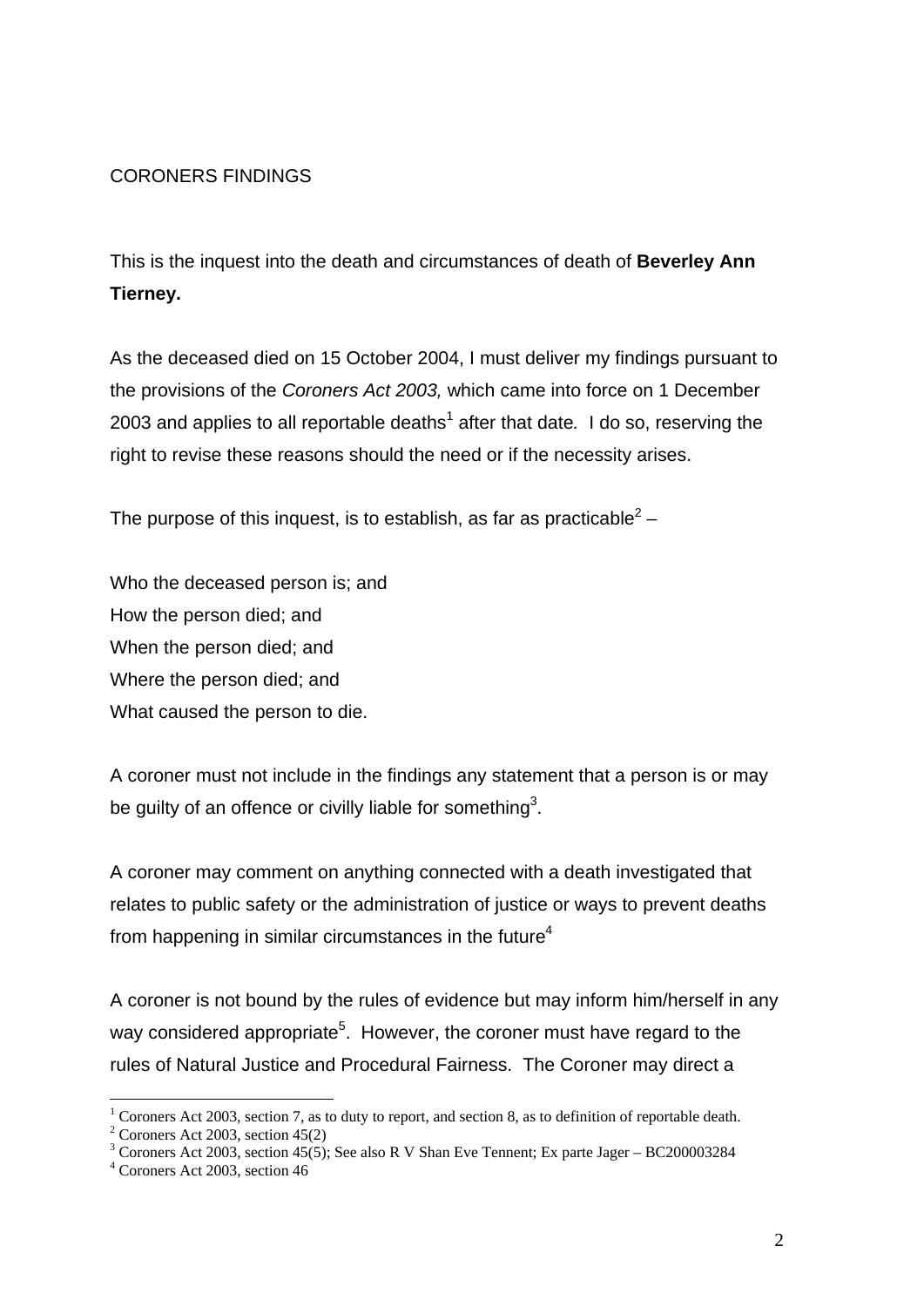person to answer questions even though the answer may tend to incriminate the person, but Derivative evidence is not admissible against the witness $6$ 

#### **History of investigation after death.**

*About 7.45pm (02/10/2004), Mark Tierney and Jim Pilgrim have walked down to Tierney's 7m Whitley Cruise Master 700 cabin cruiser, Qld reg QK452Q, moored to a nearby pontoon, at the said resort, to give his wife (deceased) a meal. Upon arrival at the boat, Tierney and Pilgrim are unable to locate the deceased and, after a short search, allegedly attended the security office to report her missing.* 

 *They have then returned and, after a further search, Jim Pilgrim sees a red object floating in the water near the boat. The object is seen to be a body floating face down in the water and is immediately identified as the deceased, whereupon she was dragged from the water.* 

 *CPR was immediately commenced and assistance was rendered by a medical practitioner who was a guest of the resort, along with QAS staff that attended, but attempts to resuscitate the victim failed and she was pronounced dead<sup>7</sup> .* 

At the outset, police were satisfied that the deceased had drowned and that there were no suspicious circumstances surrounding the death.

However, at autopsy, the forensic pathologist could not determine the cause of death. In particular,the pathologist was not able to find that the deceased died as a result of drowning and noted, *Furthermore, I cannot exclude a homicidal act to explain this lady's death (such as smothering with a soft implement); someone* 

 $\frac{1}{5}$  $<sup>5</sup>$  Coroners Act 2003, section 37</sup>

<sup>6</sup> Coroners Act 2003, section 39

<sup>&</sup>lt;sup>7</sup> Report of Police officer Plain Clothes Senior Constable Dwyer dated 16 February 2005, exhibit 1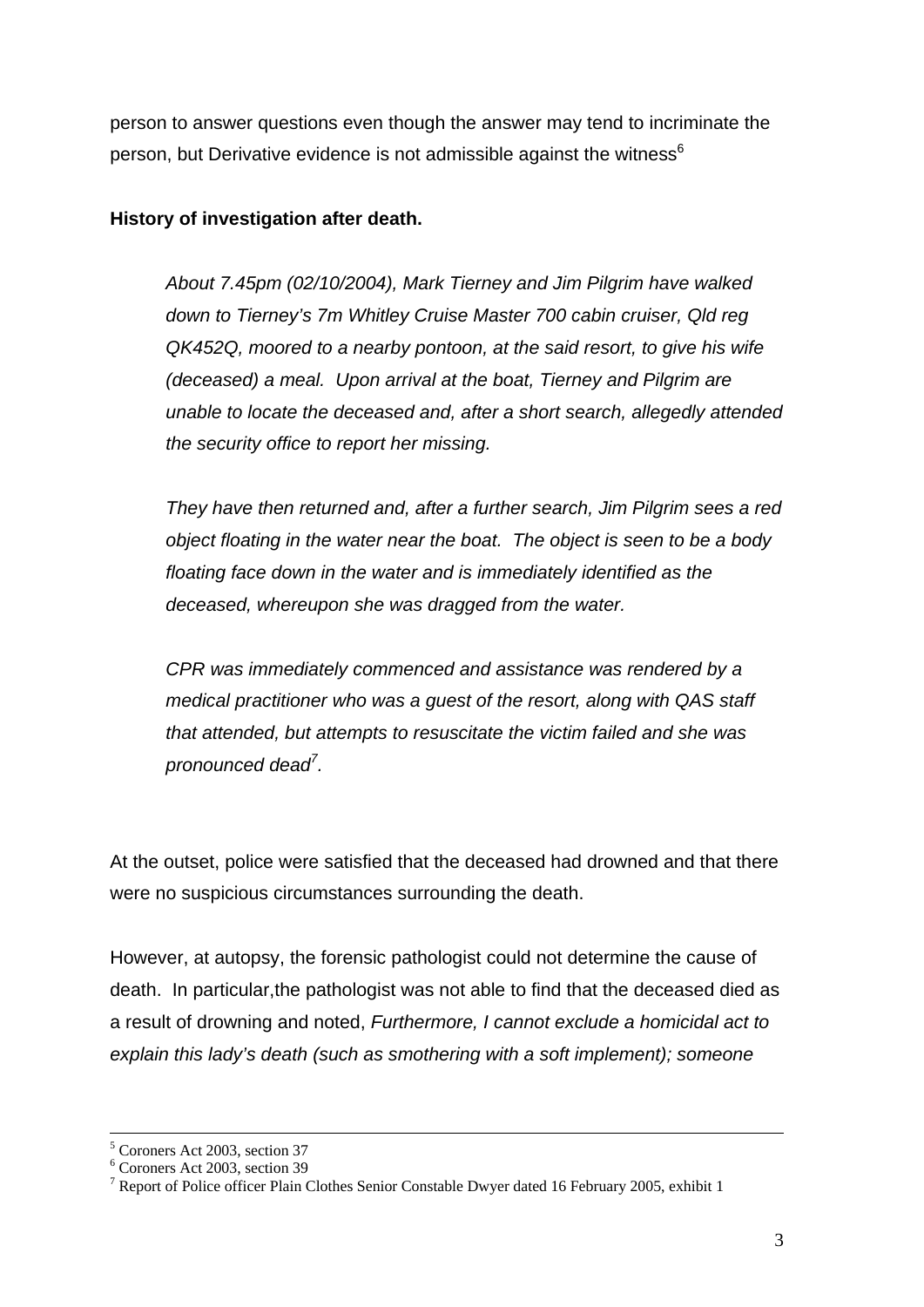*who was so affected by drugs may have offered little or no resistance to such an action<sup>8</sup> .* 

The pathologist, in broad terms, did not consider that the deceased had drowned as there was not sufficient water in the lungs saying; *Typically, the lungs of drowning victims are heavy (filled with aspirated fluid), and the airways contain abundant frothy fluid. This lady's airways were clear, and her lungs were only mildly to moderately increased in weight. The condition of the lungs and airways may have been affected by the extensive resuscitation efforts performed by trained personnel who happened to be present at the marina. Her drug affected state (see below) would also promote drowning as a possible cause of death<sup>9</sup> .* 

Although the pathologist commented that, *If my 'hand were forced' at this time, I would favour that this lady had drowned, and that this had been contributed to by her drug affected state10.* 

This report, together with a letter written by the deceased<sup>11</sup>, which concluded, If *my death appears to be an accident it should be thoroughly investigated as he has told me he can obtain a tablet for \$500 which would cause my death and no one would detect,* further raised police suspicions and a full investigation was undertaken. Initially, a person became the focus of police suspicion. However, by the time of the Inquest, after further in depth police investigations, these suspicions had all but been completely discounted.

It was suggested that the death may have been drowning but "Dry Drowning" as opposed to "Wet Drowning" and, to a large extent, this became the focus of the Inquest when evidence was heard from Dr Lampe, the forensic pathologist who carried out the autopsy and Dr Christopher Hamilton Lawrence, Director of Statewide Forensic Medical Services in Tasmania. Their evidence will be considered in detail.

<sup>&</sup>lt;sup>8</sup> Autopsy report paragraph numbered 6 on page 8 of 9

<sup>9</sup> Autopsy report paragraph numbered 1 on page 7 of 9

<sup>&</sup>lt;sup>10</sup> Autopsy report, summary paragraph at the bottom of page 8 of 9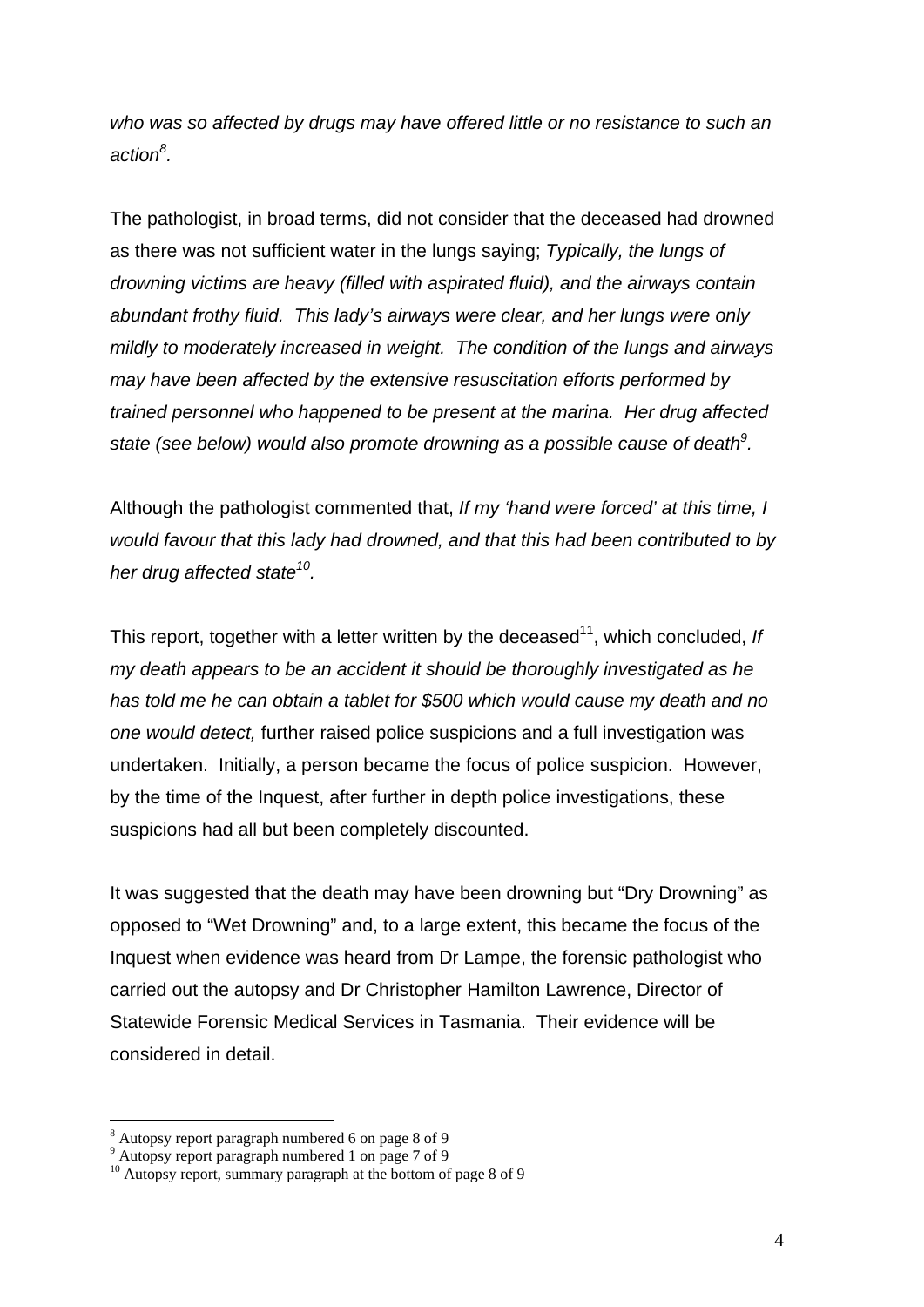# **Summary of the evidence.**

A number of statements were admitted by the Court. 17 Exhibits were also tendered and admitted. A list of the statements and the exhibits is contained on the file.

The toxicology report revealed;

| 206 mg/100ml        |
|---------------------|
| $0.1$ mg/kg         |
| $0.3$ mg/kg         |
| $<$ 0.02 mg/kg      |
| $<$ 0.02 mg/kg      |
| $<$ 20 mg/kg        |
| $1.2 \text{ mg/kg}$ |
| $2.0$ mg/kg         |
| $1.8$ mg/kg         |
|                     |

A number of witnesses were called, but much of the evidence give by them related to the possibility of foul play. Having regard to all of the evidence, it is clear that no one else played a part in the death and so, much of the evidence is irrelevant having regard to my obligations.

Evidence relied on by me in reaching my conclusion that the deceased drowned is as follows:

**Dr Guy Lampe** - the forensic pathologist who carried out the autopsy. Dr Lampe gave substantial evidence about why he considered that the deceased had not drowned. When he was asked if the drowning could be a "Dry Drowning", he replied after giving a general description of wet and dry drowning, *Now, wet drownings are really accepted in the forensic literature as opposed to dry drownings which tend to be a sort of slightly more controversial area. Some people believe that the concept and the entity of dry drowning doesn't actually exist. Some water, which might, explain why no fluid is actually taken into the lungs. So, I'm just pointing out it is a sort of slightly controversial area. I prefer to keep an open mind on it. I certainly experience* 

#### $11$  exhibit 7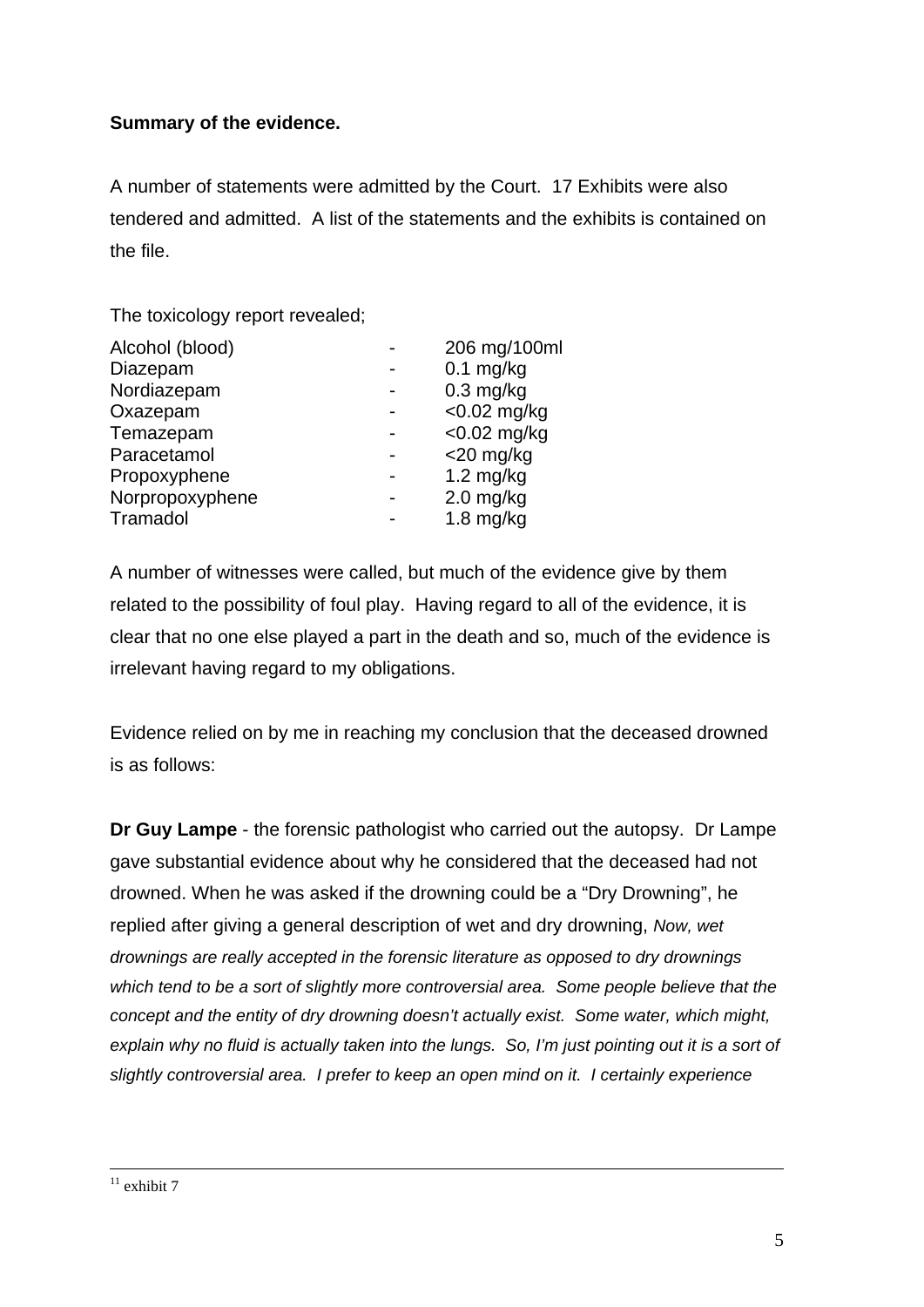*laryngospasm from a variety of causes. So, it's quite possible that dry drowning is, in and of itself, a real entity12.* 

Dr Lampe also explained the toxicology report. He explained the type and level of the different types of drugs and alcohol in the blood of the deceased<sup>13</sup>. Dr Lampe acknowledged that some of the drugs in combination would have a general depressive effect on the system<sup>14</sup>.

Dr Lampe conceded in examination by Mr Cranny that he had listed a number of possible causes of death but that there was *nothing that you can point to which would have you prefer any suggestion that this was a sinister death as opposed to an accidental death or a suicide15.* 

Dr Lampe commented to the Court that, given the findings at autopsy, he thought it better that an Inquest be held to, *clarify matters from a medical perspective16.* 

**Mr James Edward Paul Pilgrim** gave evidence that, after he and Mr Tierney removed the deceased from the water, a noticeable volume of water issued from the deceased's mouth. He said *I'm not a doctor. I don't know the capacity of her lungs. She wasn't a big person….There weren't copious quantities but, yes, there was definitely water, and it was splashing out. It was ...spluttering out, yep. He gave* evidence that this occurred when Mr Tierney was doing CPR.<sup>17</sup>

**Ms Edna Miller** gave evidence that the deceased had said to her words to the effect of *I may as well throw myself in and drown.* She said, *Yes, that's after she fell off the boat. She fell off the back of the boat onto the transfer platform, she sort of slipped. She sat – she went to sit on it and she slipped back, her satin nightdress on the vinyl and she slipped back and we helped her up and I said to her, "you ought to be careful" because the boat had no rails around it. I said, "You want to be careful, you could fall in* 

<sup>&</sup>lt;sup>12</sup> Line 35-47, transcript of first day's evidence, page 6

<sup>&</sup>lt;sup>13</sup> Line 20 and following of first day's evidence, page 11

<sup>&</sup>lt;sup>14</sup> Line 52-54, transcript of first day's evidence, page 18

<sup>&</sup>lt;sup>15</sup> Line 35-45 of transcript of first day's evidence, page 19

<sup>&</sup>lt;sup>16</sup> Line 1-4 of transcript of first day's evidence, page 22

 $17$  Lines 10-28, of transcript of first days evidence, page 53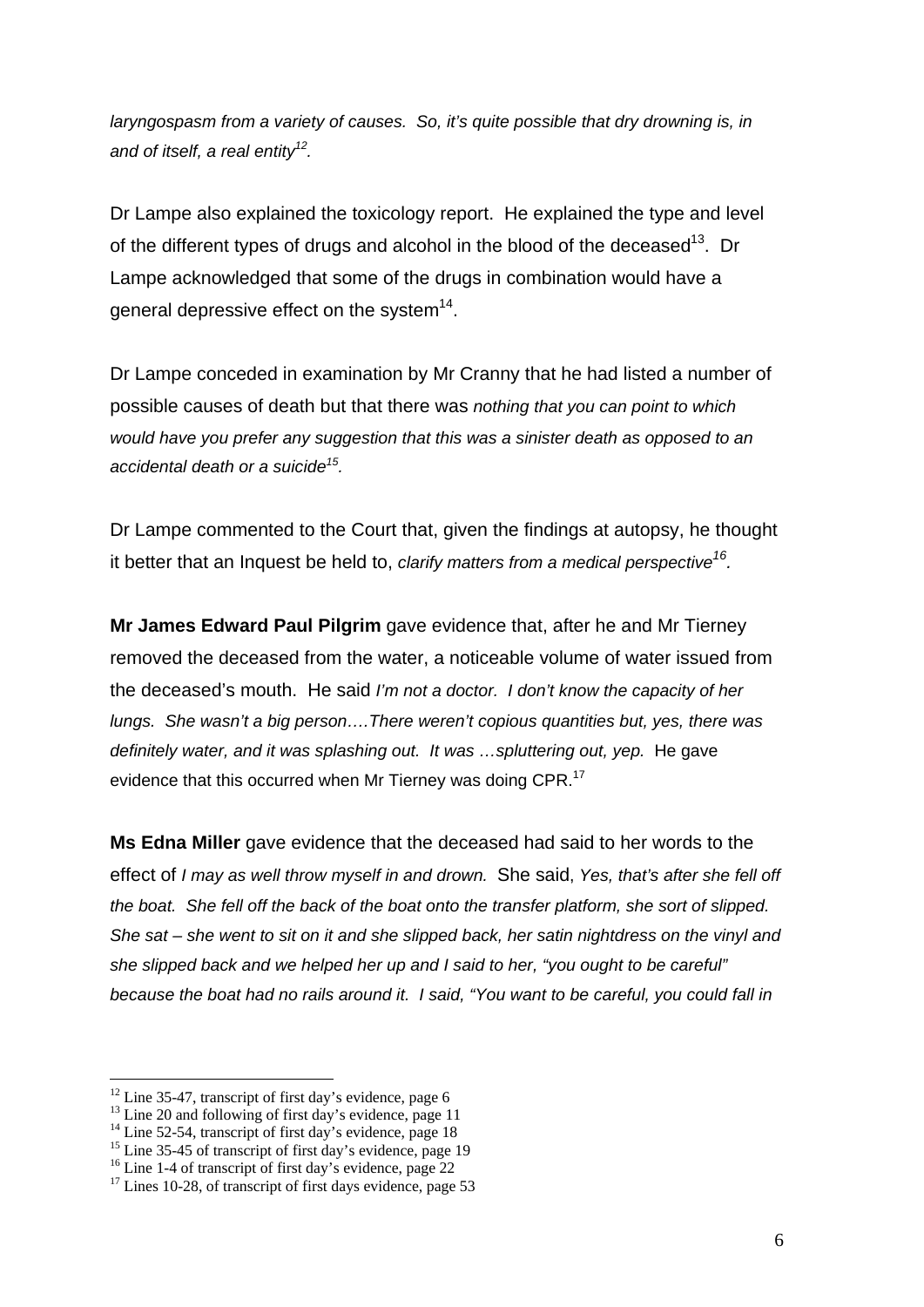*and drown", because she was so weak. And she said, "I might as well throw myself in and drown", and I said "You don't want to do that." She just seemed quite fraught18.* 

**Dr Christopher Hamilton Lawrence,** Director of Statewide forensic medical Services in Tasmania, gave evidence about "Dry Drowning". In essence, he said that this was not a "Dry Drowning". He said, *It is said in most drownings water is taken into the lungs and, as a consequence of that, the lungs become heavy and oedematis and overexpanded. It is said that in around 10 percent you get a concept of a thing called dry drowning where there is no apparent water in the lungs and the theory goes this is caused by spasm of the larynx. Now, the concept of dry drowning is more common in fresh water than in salt water and, indeed, there is some debate as to the existence of dry drowning. I have never seen a case of it in my 16 years of doing autopsies. The other person who I would regard as a relative expert in Australia is a Dr Carl Edmonds who is a diving physician who also questions the existence of this concept. Now, in this particular instance, it's salt water so I don't – one other theories goes that, in, fact, dry drowning is, in fact, fresh water drowning where the water is adsorbed so quickly that you don't see it. Now, it's a possibility, but in this case it's salt water so that would not hold. The other thing is that a lot of cases of dry drowning have occurred in cold water where the cold water provides a massive stimulus to the diving reflex which is a reflex in humans which alters blood pressure when the face is exposed to water. Now, the theory goes here that if you're exposed to cold water, the stimulation causes the heart to stop temporarily and could cause drowning by that fashion. Now, in this case, I don't believe that water would have been cold enough to provide a sort of*  stimulus to that so, all in all, I think dry drowning is unlikely<sup>19</sup>.

When asked how cold the water would have to be, Dr Lawrence said that it would have to be very cold, *possibly Tasmanian water, but certainly not Queensland water<sup>20</sup>.* 

Dr Lawrence then speculated that a combination of factors may have contributed to the lack of water in the deceased's lungs. He said, *…Having looked at the case overall with the drugs and the myocarditis and the subdural and so forth, the other possible explanation is that it's, in fact, a combination of a multitude of these things and, in fact, the reason why her lungs do not look so bad is that she's tired faster than most* 

 $18$  Line 50 -60 on page 63 and 1-3 on page 64 of first days transcript

<sup>&</sup>lt;sup>19</sup> Line 44-60 on page 84 and 1-13 page 85 of second days transcript

 $20$  Line 19-20 page 85 of second days transcript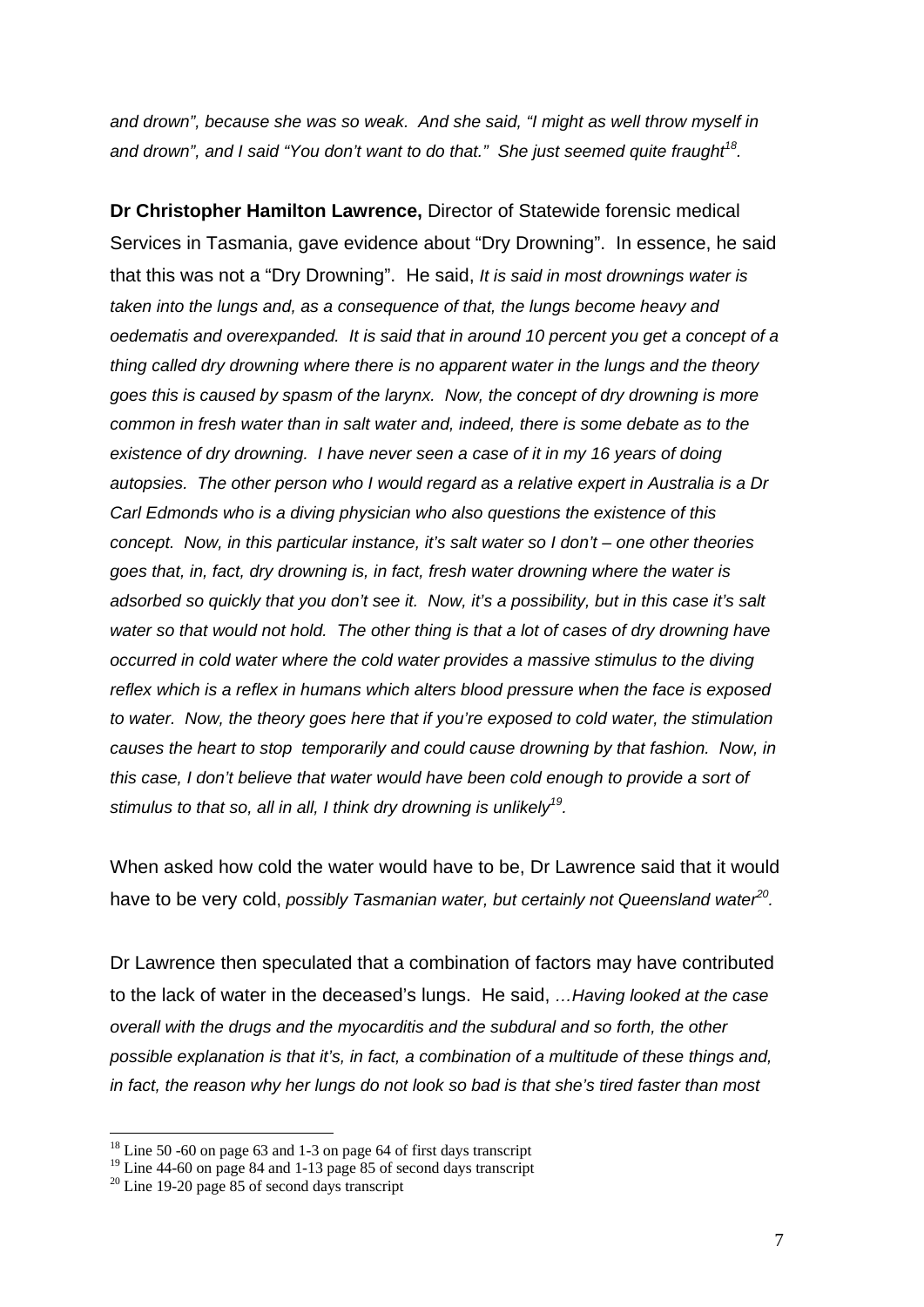*people would because of other factors. …To throw a person in water who's already got a [indistinct] heart because of a myocarditis and quite a lot of drugs on board I would suggest that they might die faster than somebody who was totally compos mentis. …She may have inhaled less water and therefore not have heavy lungs simply because of the amount – amount she inhaled lessened*<sup> $21$ </sup>.

Mr Cranny asked Dr Lawrence the following question, *All right. So, it could well be in this case, for example, that it wasn't a dry drowning, but, nonetheless, a combination of the deceased dying quickly due to other factors and the regurgitation of some water during the recitation efforts could have given the appearance of what now looks to be lungs with little fluid in them?* Dr Lawrence replied, *Yes, in fairness, you'd probably properly be better putting this to Guy Lampe rather than me, But – because I didn't see*  what was there, but, yeah, that's a possible explanation for what was observed<sup>22</sup>.

#### **Submissions**

Sergeant Engwirda did not make any submission with respect to the evidence.

Much of the submission of Mr Cranny was directed at the possible involvement of his client in the death. I was urged to make a positive finding that there was *no involvement of the second party, particularly being my client, and he's entitled to that, given what he's been through over the last year or so23.* 

Mr Cranny also submitted that it open to me to make a finding that the deceased died by drowning following a slip and fall.

## **Discussion and Conclusion**

I am satisfied that after an exhaustive investigation by police and, based on the evidence presented to the Inquest, that this death is not suspicious.

The real issue for me is the cause of death.

 $21$  Lines 30-58 page 85 of second days transcript

 $22$  Line 46-55 on page 86 of the second days transcript

 $23$  Line 9-13 on page 88 of second days transcript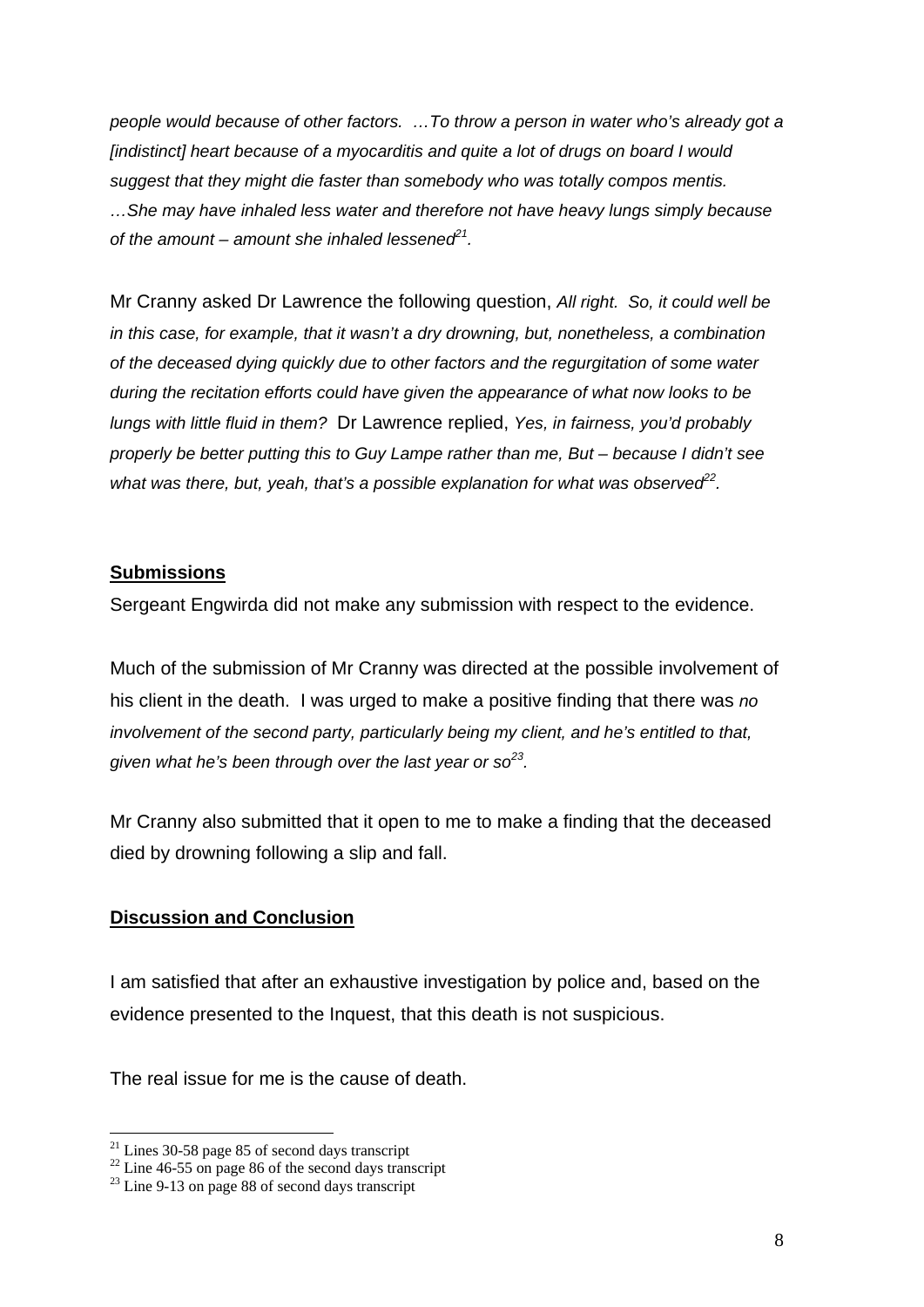The forensic pathologist who conducted the autopsy was unable to determine the cause of death. Based on the evidence of Dr Lawrence, I am satisfied that the deceased did not die as a result of "dry drowning".

It should be remembered that Dr Lampe said that, if pushed, he would favour drowning as cause of death.

There is no doubt that the deceased was intoxicated and affected by drugs. She was in a morose mood. She had made some comment about suicide. She was desperately unhappy about her life situation. She spoke about this to one of the witnesses without prompting and to a person who she did not know well. She was obsessed with the fear that something was going to happen to her. She was very unwell.

She was seen to slip and fall earlier in the day. She was left on the boat alone for a period.

I am satisfied, on the evidence presented at the hearting, that the deceased drowned as a result of a slip and fall into the waters of Curran Cove. Finding herself in the water, given her state of health and intoxication and drug intake, she was unable to save herself and she drowned quickly, thereby not taking a lot of water into her lungs.

Some of the limited water taken into her lungs was expelled during resuscitation attempts and the remainder was less than might usually be seen in drowning deaths thereby raising concerns in the Pathologist at autopsy.

However, all the evidence particularly from the Doctors, points to a drowning death.

There was some speculation that the death may have been intentional, however, there is simply no evidence which would suggest this death was other than a tragic accident.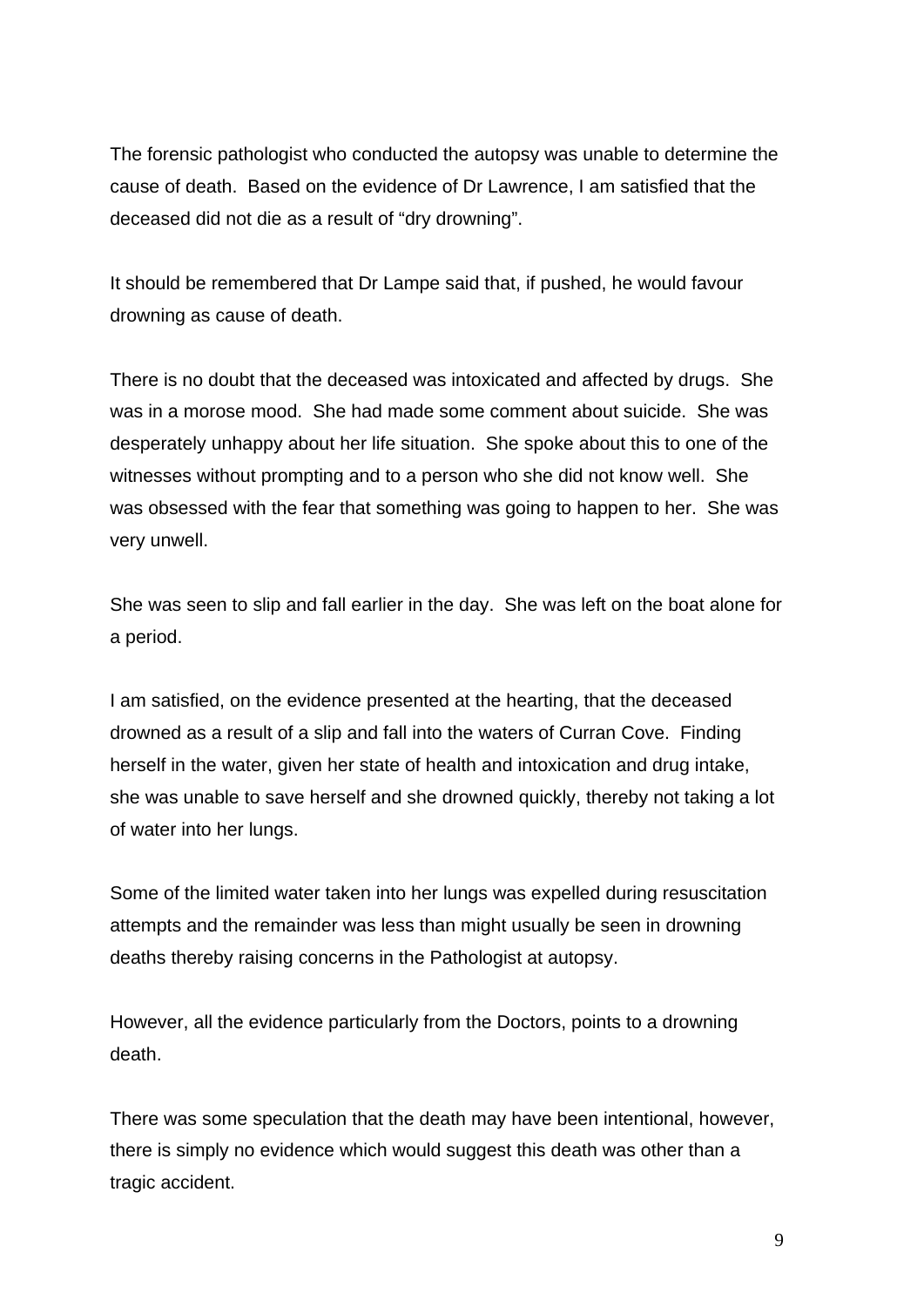#### **I make the following findings –**

- (a) The identity of the deceased was **Beverley Ann Tierney**.
- (b) Her dated of birth was **29 August 1938**
- (c) Her last known address was **1622 Riverdale Drive QLD 4212.**
- (d) At the time of death her occupation was **Real Estate Salesperson**.
- (e) The date of death was **2 October 2004**.
- (f) The place of death was **Cooran Cove Resort, South Stradbroke Island, QLD 4214**
- (g) The formal cause of death was **Drowning**.

## **RECOMMENDATIONS:**

Pursuant to section 46 of the Act, the following comments about *anything connected with a death investigated at an inquest that relates to, public health or safety; or the administration of justice; or ways to prevent deaths from happening in similar circumstances in the future..* 

## **COMMENTS:**

1 Nil